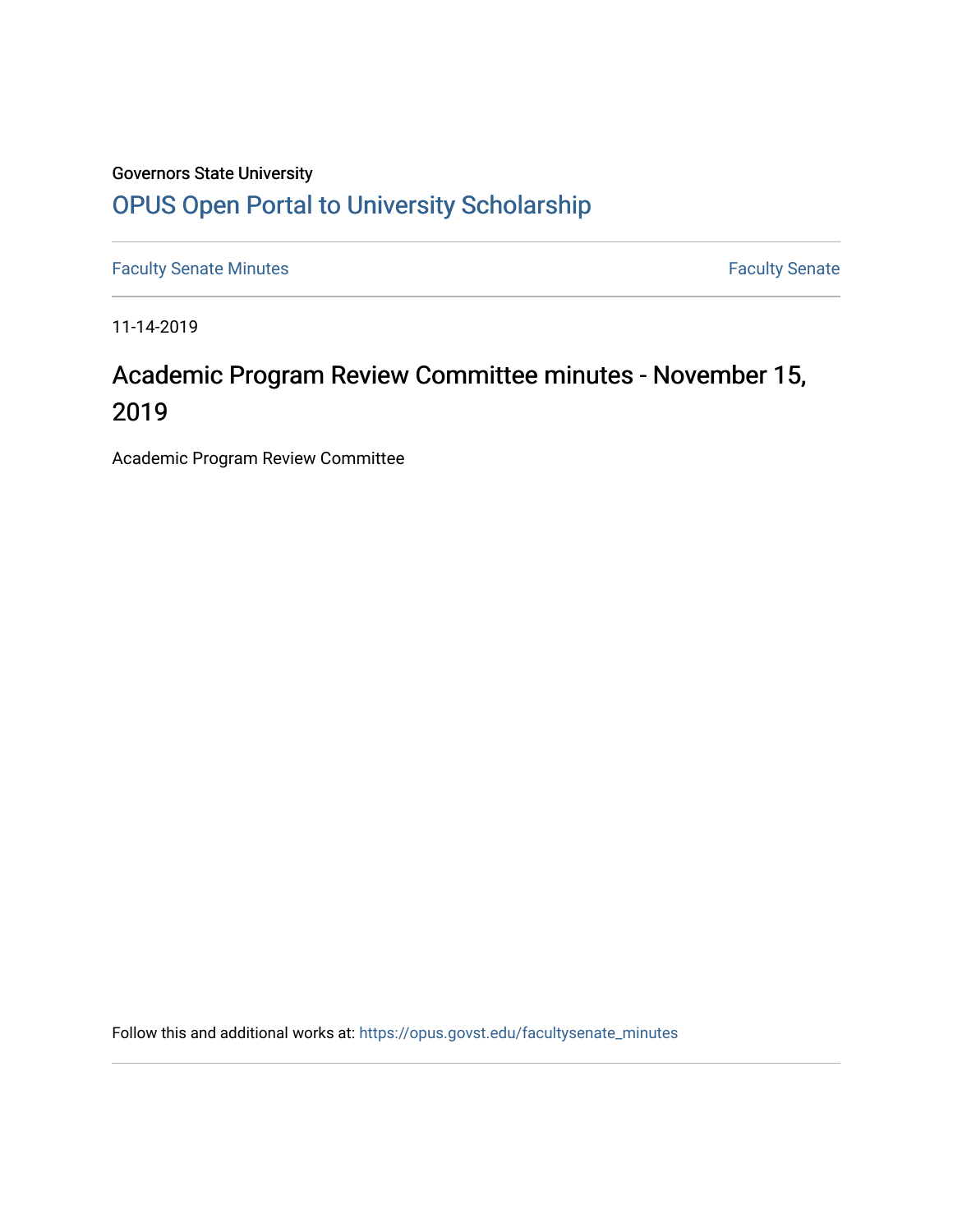**Author:** Amy R Vujaklija **Notebook:** Faculty Senate **Created:** November 14, 2019 at 1:04:58 PM **Updated:** November 19, 2019 at 9:02:02 AM

**Location:** Governors State University 1–99 University Pkwy Monee, IL 60484 United **States** 

## **Academic Progress Review Committee (APRC) - 11/14/19**

Location: Cube D2430E

Attendees: Amy Vujaklija, Bill Kresse, John Simon, Joong-Won Shin, Jing Zhang, Carlos Ferran, Li-Wei Peng, Michel NGuessan, Jasmine Chen

Communications B.A. - strong enrollment numbers. Proposed change does not affect enrollment numbers. Motion on floor to approve: Lei-Wei and seconded by Carlos. Unanimous to move forward with approval.

Gender and Sexuality Studies

Low enrollment - indicates that the degree would work better as a minor. High enrollment in introductory course

Low faculty resources needed - all faculty are located elsewhere in other programs; no dedicated faculty in this program. However, faculty scholarship data indicate high level of research and scholarship related to the program.

Low cost

Feedback to originator:

Are the stated initiatives for AY 19-20 currently in place?

What is the plan to enroll students in this program?

What is the current enrollment for introductory and sequenced courses?

How many students are currently declaring this major?

Define affiliated faculty. How do faculty become affiliated?

Clarification: Faculty scholarship - Are publications related to gender and sexuality studies or connected to the affiliated faculty?

What are the goals for maintaining this program as a major rather than a minor?

For future consideration (particularly in marketing): What are the direct connections between this major and the proposed occupations? Specifically, what course/program objectives directly correlate with these occupations?

Carlos moved to table program review for next meeting. Action: email feedback to originator and invite to next meeting. Seconded: Michel NGuessan

APRC Forms - Program Review Cyclical Report Format (Table) - Information at the top of the form (first paragraph) - all language needs to direct originators to Curriculog.

Table 2 - There has been confusion regarding program outcomes such as graduation rates, etc. versus learning outcomes. We need to also assess whether programs are attaining at the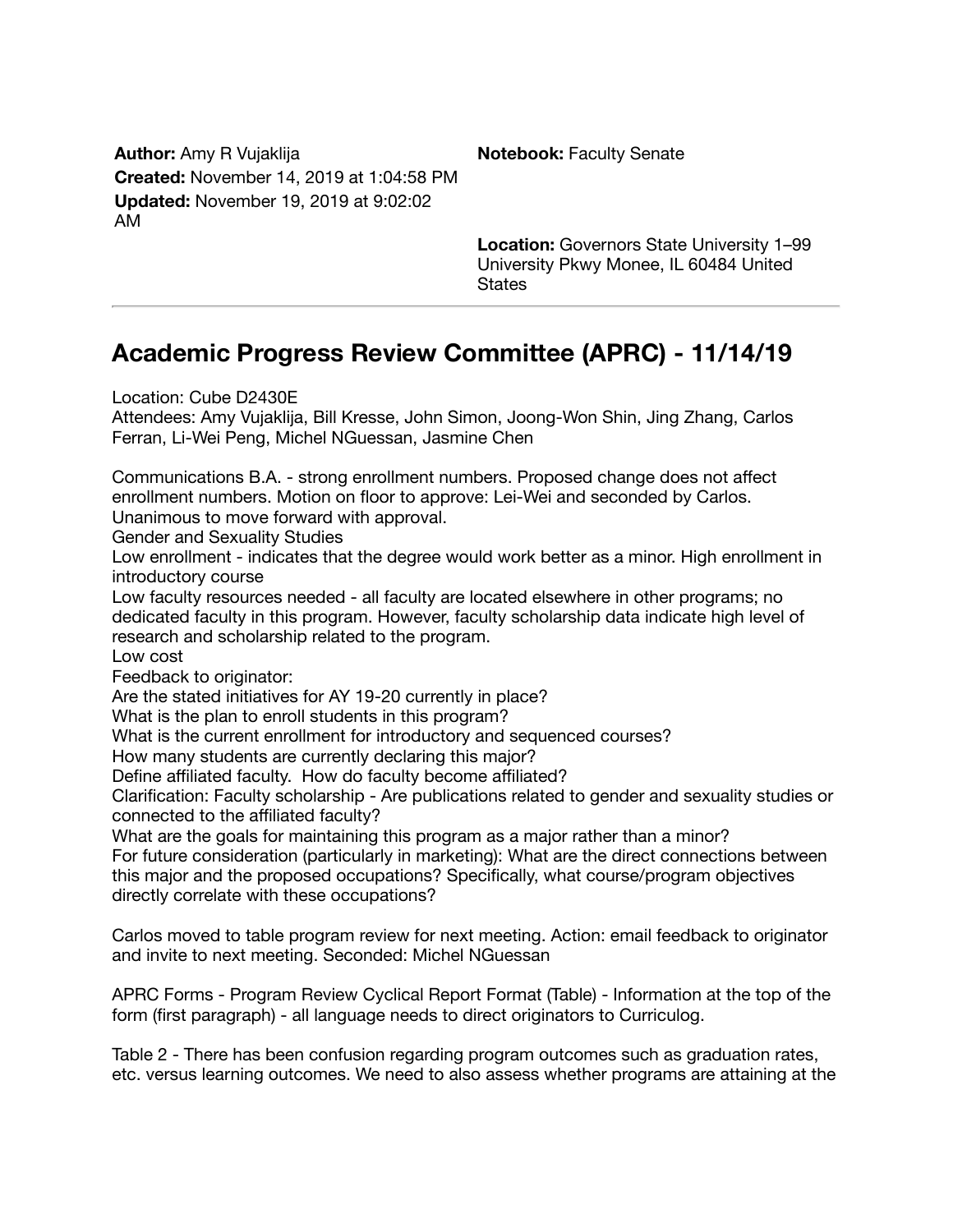level they are claiming.

#### **Table 2. Program Information** PROPOSED

| <b>Variables</b>                                                                                                                                                     | Data                                                                                                                                                                                                                                                                                            |
|----------------------------------------------------------------------------------------------------------------------------------------------------------------------|-------------------------------------------------------------------------------------------------------------------------------------------------------------------------------------------------------------------------------------------------------------------------------------------------|
| Provide a summary of the<br>feedback from the last cyclical<br>review.                                                                                               |                                                                                                                                                                                                                                                                                                 |
| Provide a summary of the<br>feedback from the last cyclical<br>review.                                                                                               |                                                                                                                                                                                                                                                                                                 |
| Discuss changes that have<br>occurred since then. Include<br>program outcomes and<br>projected enrollment.                                                           |                                                                                                                                                                                                                                                                                                 |
| List the program learning<br>outcomes.                                                                                                                               |                                                                                                                                                                                                                                                                                                 |
| Describe assessment done or in<br>progress regarding students<br>attaining the program learning<br>outcomes.                                                         |                                                                                                                                                                                                                                                                                                 |
| Have there been any year-to-<br>year curriculum changes during<br>this review period? (3 years for<br>new programs and 4- 5 years for<br>cyclical reviews)<br>YES/NO | If yes, please describe and provide an overview:                                                                                                                                                                                                                                                |
| Is this program accredited<br>through an external body?<br>YES/NO                                                                                                    | If yes, please provide an overview of accreditation<br>standards.<br>If no, is there a report from an external review<br>available? If yes, please include the review. If no,<br>please provide some report on either the reason for<br>this or other modes of review the program<br>undergoes. |
| What co-curricular engagement                                                                                                                                        |                                                                                                                                                                                                                                                                                                 |